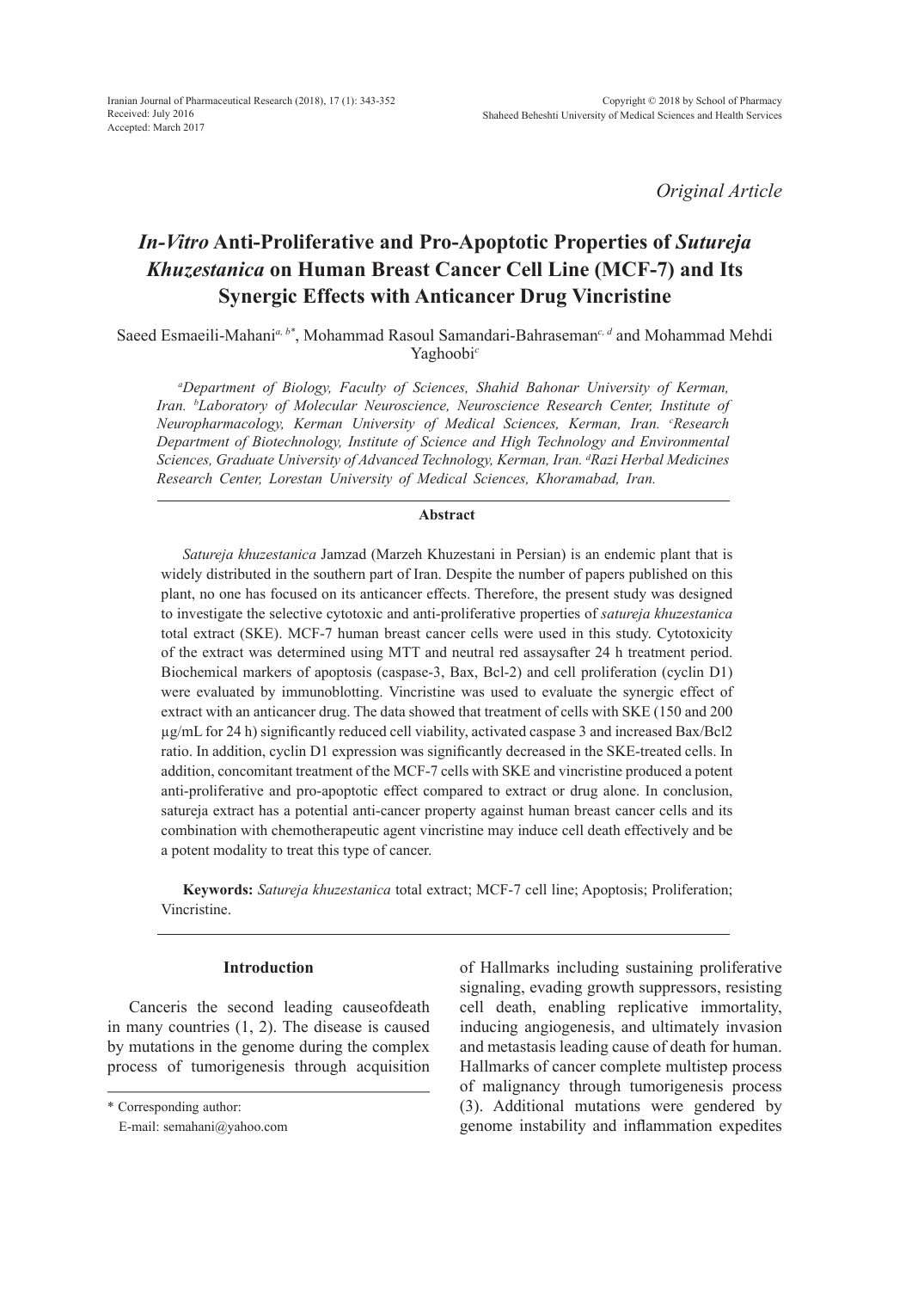clonal evolution during tomurgenesis, thereby completing malignancy steps. Inflammatory molecules released in inflammation and the reactive oxygen species are actively mutagenic for nearby cancer cells and expediting their genetic evolution toward heightening state of malignancy (3-5).

Unfortunately, the current classical treatments (surgery, chemotherapy and/or radiotherapy) are impeded by side effectssuch as development of tumor resistant, loss of appetite, nausea and vomiting, weakness and fatigue, mouth soreness, hair loss, weight gain, premature menopause, lowered resistance to infections, bleeding, and diarrhea (2). Therefore, finding novel and effective therapeutic compounds against cancer which have ability to reduce the dosage of the medicine is a current scientific challenge.

Recently, increasing attention has been paid to naturally acquired compounds as new candidates (3). The renewed interest in natural substances has focused attention on plants used as foods, vegetables, fruits or spices, which are a rich source of bio-nutrients or bio-active phytochemical. However, more detailed studies are needed to find the safety of these compounds (4). During the recent decades, phytochemical agents in plants have been studied as an option for the treatment and prevention of cancer. Since these compounds have fewer side effects, it is a rational choice to be studied for their anticancer properties thereby introducing them for complementary treatment and prevention of cancer (6-8).

*Satureja khuzestanica* Jamzad (family of Lamiaceae) grows in southern region of Iran and the people of this area use it for its analgesic and antiseptic properties (9). Previous reports demonstrated that *satureja khuzestanica* has antioxidant, anti-hyperlipidemic (10), antidiabetic (10, 11), and anti-inflammatory effects (12-14). Antioxidant and anti-inflammatory properties of agents are involved in cancer therapy and prevention (3, 6 and15). It has been previously shown that carvacrolis the main components of the satureja extract (11). Notably, it has been recently reported that the plant's main compound carvacrol has anticancer effect and is used as safe additional in food products (16, 17).

Until now, there is no available report on the

anticancer activity of total *satureja khuzestanica* on cancer cells. Therefore, the present study is an attempt towards exploring the potential anticancer activity of this plant and its interaction with anticancer drug vincristine on MCF-7 human breast adenocarcinoma cell line.

#### **Experimental**

## *Materials*

Cell culture reagents, penicillin–streptomycin and trypsin EDTA solutions and also fetal bovine serum (FBS) were obtained from Biosera Co. (Ringmer, UK). Culture flasks and dishes were acquired from SPL Lifesciences Inc. (Gyeonggi-Do, South Korea). 3-[4,5-Dimethyl-2-thiazolyl]-2,5-diphenyl-2 tetrazolium bromide (MTT) powder, neutral red, and vincristine were purchased from Sigma (St. Louis, MO, USA). Primary polyclonal anti-caspase 3 and primary monoclonal anti-beta-actin antibodies were purchased from Cell Signaling Technology, Inc. (Beverly, MA, USA). Primary polyclonal anti-Bax, primary monoclonal anti-Bcl-2 antibodies and primary monoclonal anti-cyclin D1 antibodies were obtained from Santa Cruz Biotechnology, Inc. (Santa Cruz, CA, USA).

## *Preparation of planttotal extract*

An ethanolicSatureja extract was prepared in Razi Herbal Medicines Research Center (Lorestan, Iran). The healthy leaves were dried under shaded conditions, and to avoid the decomposition of chemical constituents, dried leaves were powdered and stored in clean and dry airtight containers for further studies. A sample was deposited at the herbarium of Razi Herbal Medicines Research Center. Two-hundred grams of the air-dried leaves were ground into fine powder. The powder was extracted twice; on each occasion with one liter of 80% ethyl alcohol. The collective ethanol extract was filtered, the filtrate was concentrated to dryness under reduced pressure in a rotary evaporator, and the resulting ethanolic extract was freeze-dried. It has been reported that carvacrol (78.3%), 9-Octadecenoic acid (13.5%), hexadecanoic acid (6.7%), bis (2-ethylhexyl) phthalate (1.0%), and betabisabolene (0.5%) were the main compositions of the satureja extract (11, 13). Aliquot portions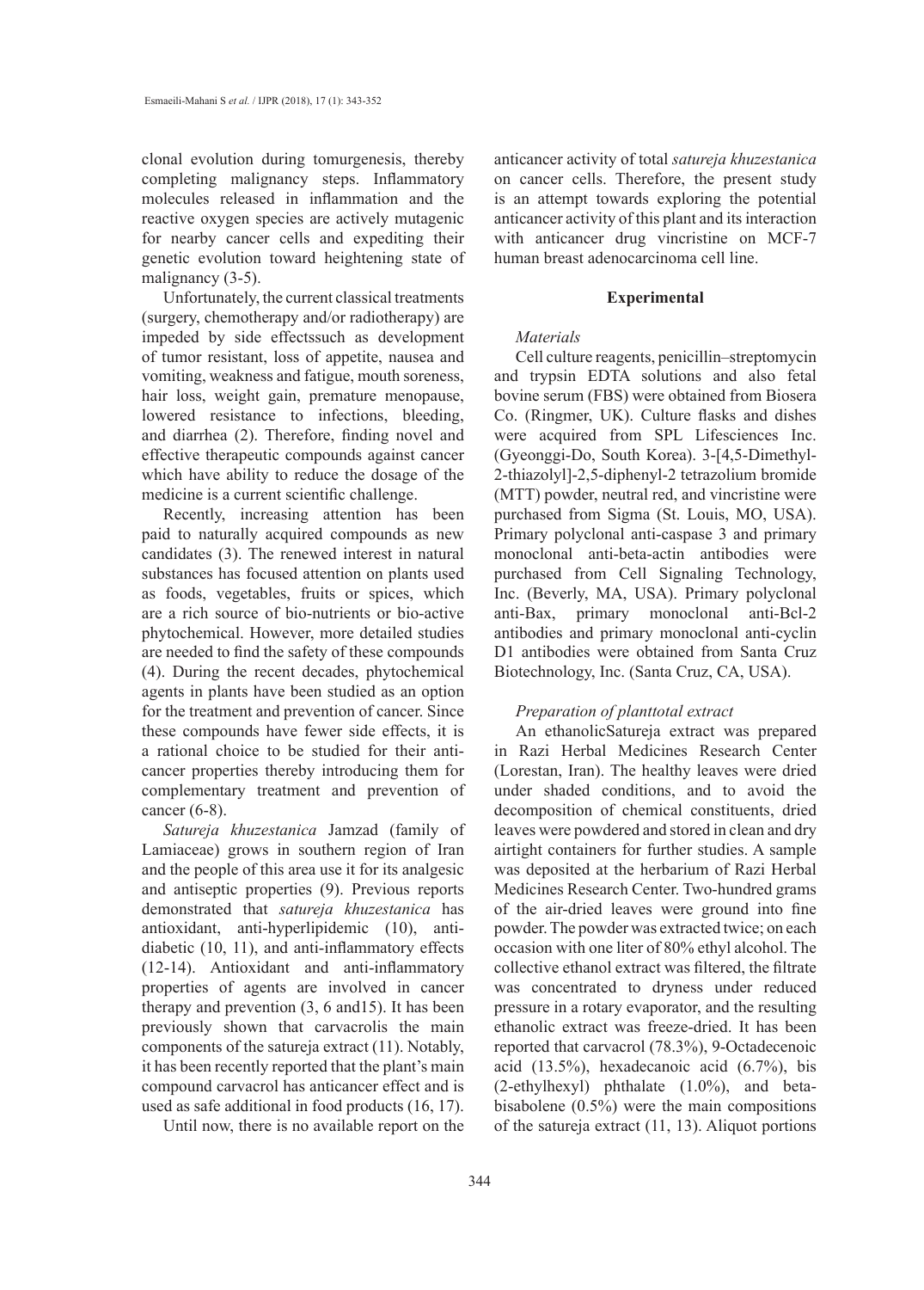of the total crude satureja extract were weighed and dissolved in PBS.

#### *Cell culture*

Human MCF-7 cancer cells were obtained from National Cell Bank of Iran (NCBI)–Pasteur Institute of Iran (Tehran, Iran). Cells were grown with Dulbecco's modified Eagle's medium supplemented with 10% fetal bovine serum, penicillin (100 U/mL), and streptomycin (100 μg/mL). They were maintained at 37°C under an atmosphere of 5% CO2. After two passages, the cells were plated at a density of 5000 per well in a 96-well cell culture plate for the MTT and neutral red assay. For protein extraction, cells were grown in a 6-wellcell culture plate well and permitted to attach and grow for 24 h. Then the cells were incubated in medium containing different concentration (20-200 µg/ mL) of *satureja khuzestanica* total extract (SKE) for 24 h.

## *Cell viability analysis MTT assay*

Cellular viability was assessed by reduction of 2-(4, 5-dimethylthiazol-2-yl)-2, 5-diphenyltetrazolium bromide (MTT) to formazan (18). MTT was dissolved in PBS and added to the culture at a final concentration of 0.5 mg/mL. After an additional 2 h of incubation at 37°C, the media was carefully removed, 100 mL DMSO was added to eachwell, and the absorbance (OD) values were determined by spectrophotometry at 490 nm with an automatic microplate reader (Eliza MAT 2000, DRG Instruments, GmbH, Marburg, Germany). The results are expressed relative to the control value.

## *Neutral red assay*

The neutral red assay has been used extensively for *in-vitro* assessment of cytotoxicity of infectious agents, food additives, and pharmaceuticals. This assay is based on the incorporation of neutral red (3-amino-7dimethyl-1-2-methylphenazine hydrochloride) into the lysosomes of viable cells after being incubated with test agents (19). Neutral red (4mg/mL) was diluted 1:100 into medium and incubated overnight at 37 °C and centrifuged before use. Two-hundred  $\mu$ L of prepared neutral red solution was added to each well and the cells were incubated at 37 °C for 3 h. After that the cells were rapidly washed with a solution of 1% calcium chloride and 0.5% formaldehyde. The dye is then extracted from the intact and viable cell with a solution of 1% acetic acid and 50% ethanol. Subsequently, absorbance (OD) values were measured by spectrophotometry at 540 nm. Results were expressed as percentages of control.

#### *Immunoblot analysis*

MCF-7 cells were homogenized in ice-cold buffer containing 10 mM Tris–HCl (pH 7.4), 1 mM EDTA, 0.1% SDS, 0.1% Na-deoxycholate, 1% NP-40 with protease inhibitors (1 mM phenyl methyl sulfonyl fluoride, 2.5 µg/mL of leupeptin, 10 µg/mL of aprotinin) and 1 mM sodium orthovanadate. The homogenate was centrifuged at  $14000 \times g$  for 15 min at 4 °C. The resulting supernatant was retained as the whole cell fraction. Protein concentrations were measured using the Bradford-based protein assay (Bio-Rad Laboratories GmbH, Muenchen, Germany) and equal amounts of protein (40 µg) were resolved electrophoretically on a 9% or 12% SDS-PAGE gel and then transferred to nitrocellulose membranes (Hybond ECL, GE Healthcare Bio-Sciences Corp. NJ, USA). After overnight blocking at 4  $\degree$ C with 5% non-fat dried milk in Tris-buffered saline with Tween 20 (blocking buffer, TBS-T, 150 mM NaCl, 20 mM Tris–HCl, pH 7.5, 0.1% Tween 20), the membranes were probed with rabbit monoclonal antibody to caspase-3 (Cell Signaling Technology, USA, 1:1000 overnight at 4 °C), Bax ( $\Delta$  21): sc-6236, Bcl-2 (C-2): sc-7382, cyclin D1 (H-295): sc-753 (Santa Cruz, USA, 1:1000) for three h at room temperature. After washing in TBS-T (three times, each time 5 min), the blots were incubated for 60 min at room temperature with a horseradish peroxidaseconjugated secondary antibody (1:15000, GE Healthcare Bio-Sciences Corp. NJ, USA). All antibodies were diluted in blocking buffer. The antibody-antigen complexes were detected using the ECL system and exposed to Lumi-Film chemiluminescent detection film (Roch, Germany). Lab Work analyzing software (UVP, UK) was used to analyze the intensity of the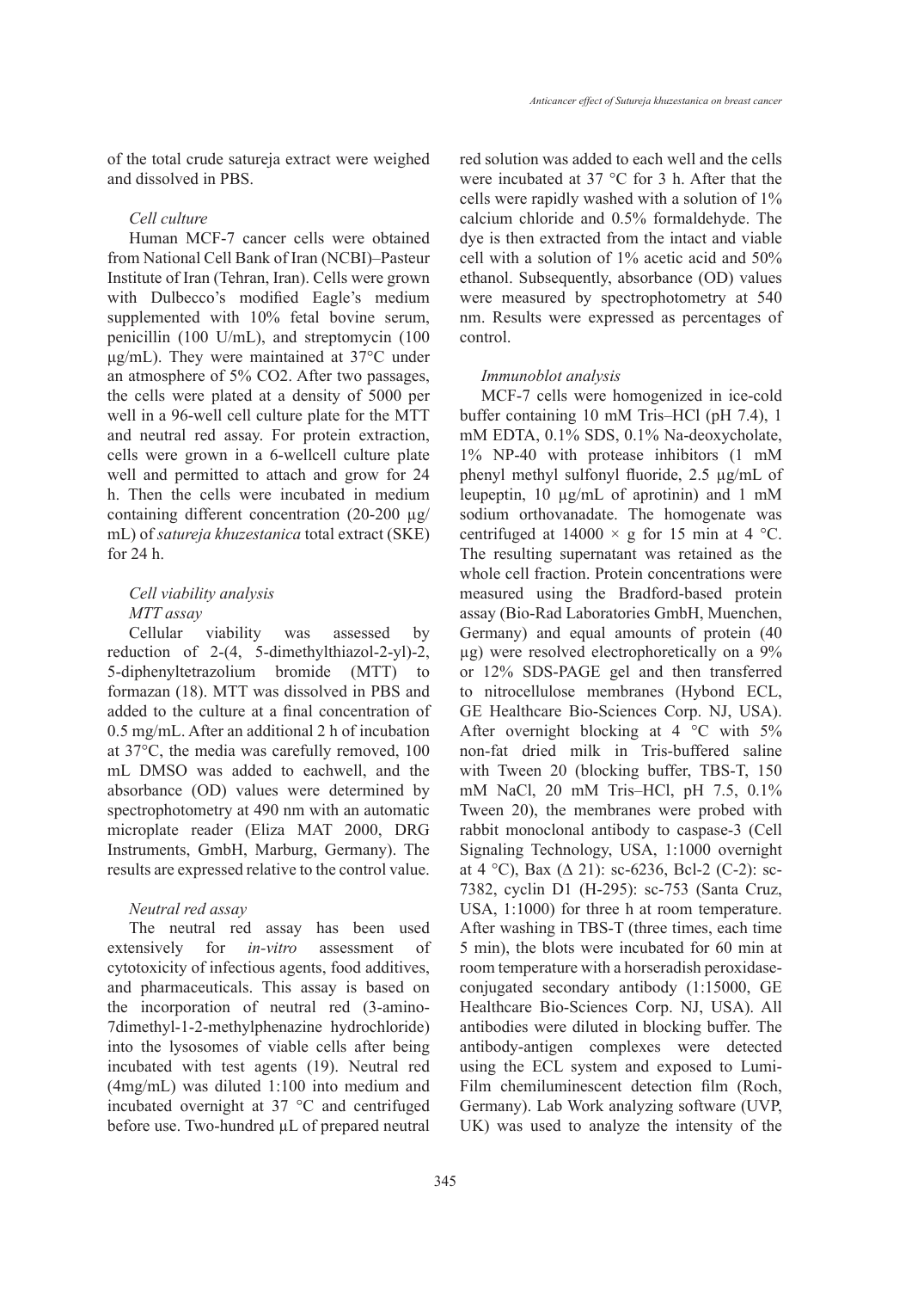

**Figure 1.** Effects of different doses of satureja khuzestanica total extract (SKE) on MCF-7 cancer cells viability which determined by MTT assay. Data are expressed as mean  $\pm$  SEM; n = 5–6 wells for each group; \*\* $P < 0.01$  and \*\*\* $P < 0.001$  versus control non-treated cells.

expression. β-actin immunoblotting (antibody from Cell Signaling Technology, INC. Beverly, MA, USA; 1:1000) was used to control for loading. The immunoblot experiments for each protein were performed 3-4 independent times.

#### *Statistical analysis*

The results are expressed as mean  $\pm$  SEM. The differences in mean cell viability assays between experimental groups were determined by one-way ANOVA, followed by Tukey test. The values of caspase 3, Bax, Bcl-2, cyclin D1, and β-actin band density were obtained from band densitometry. These values were expressed as tested proteins/β-actin ratio for each sample. The averages for different groups were compared by ANOVA and followed by Tukey test. *P* < 0.05 was considered significant.

#### **Results**

## *Effect of satureja khuzestanica total extract (SKE) on MCF-7 proliferation*.

To evaluate the effect of SKEon MCF-7 viability and proliferation, MTT and neutral red assays were recruited. The cells were treated with different concentration of SKE (20-200 µg/mL) for a 24 h period. MTT assay showed that SKE had a concentration dependent inhibitory effect on cell viability and it also killed about 50% of cells at doses of 150 and 200 µg/mL (Figure 1). Furthermore, cytotoxic effect of SKE was also

observed in neutral red assay (Figure 2). SKE treatment in doses of 80, 100, 150, and 200  $\mu$ g/ mL significantly elicited cell damage after 24 h (Figure 2). SKE (20 µg/mL) had nosignificant effect on MCF-7 cells in both viability tests and was used for evaluation of its synergic effect with anticancer drug vincristine.

*Effect of satureja khuzestanica extract (SKE) on expression of molecular markers of apoptosis (Bax, Bcl-2,* and *caspase 3) in MCF-7 cancer cells.*

For evaluation of the effect of SKE on induction of MCF-7 cells apoptosis, the level of activated caspase 3 and Bax/Bcl-2 ratio were evaluated by immunoblotting. As it is shown in Figure 3, the effective doses of extract in cell viability tests (150 and 200 µg/mL) significantly increased cleaved caspase3in a concentration dependent manner (Figure 3).

Furthermore, western blotting analysis showed that the ratio of Bax/Bcl-2 was also significantly increased in SKE-treated cells (Figure 4).

*Effect of satureja khuzestanica extract (SKE) on cyclin D1 protein level as a marker of cell proliferation in MCF-7 cancer cells.*

To examine the potential mediators of SKEinduced cell damage, we analyzed cyclin D1 protein as a marker of cell proliferation. The cells were exposed to 150 and 200 µg/mL of SKE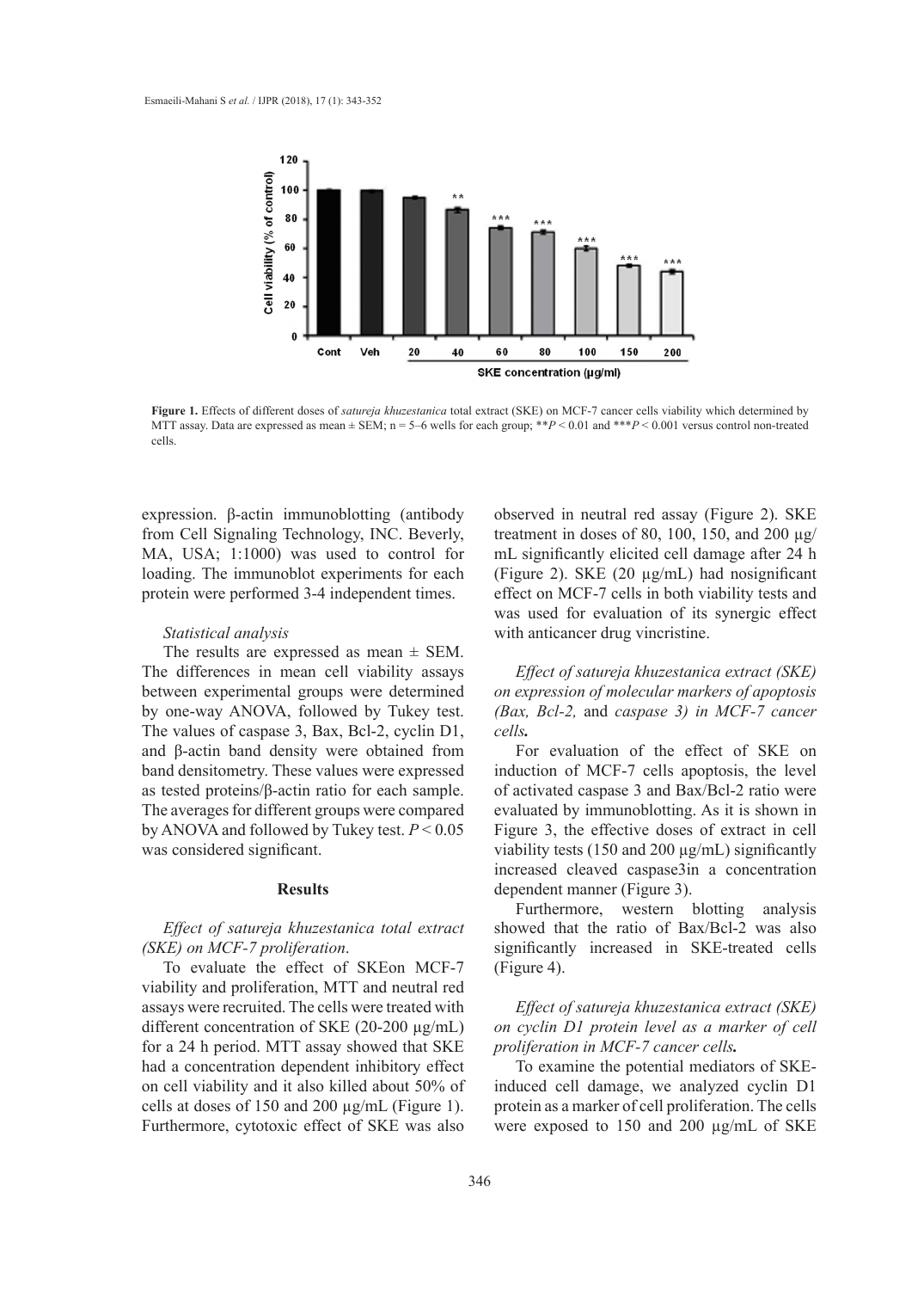

**Figure 2.** Effects of different doses of *satureja khuzestanica* total extract (SKE) on MCF-7 cancer cells viability which determined by neutral red assay. \*\**P* < 0.01, \*\*\**P* < 0.001 versus control non-treated cells.

(the most effective doses in MTT and neutral red assays) for 24 h. The amount of cyclin D1 protein levels in SKE-treated MCF-7 cells was found to be decreased  $(P < 0.001)$  compared to those in the cells treated with control medium (Figure 5).

doses in MTT and neutral *Effect of SKE in combination with vincristine on MCF-7 proliferation*

> MTT assay data showed that SKE in combination with vincristine displayed synergic effects on MCF-7 cell viability (Figure 6). The sub-effective doses of vincristine (75 and 150



**Figure 3.** The activation of caspase-3 protein in MCF-7 cells exposed to 150 and 200 μg/mL of*satureja khuzestanica* total extract (SKE) for 24 h. Each value represents the mean ± SEM band density ratio for each group. β-actin was used as an internal control. \*\*\**P* < 0.01 significantly different versus control and vehicle-treated cells.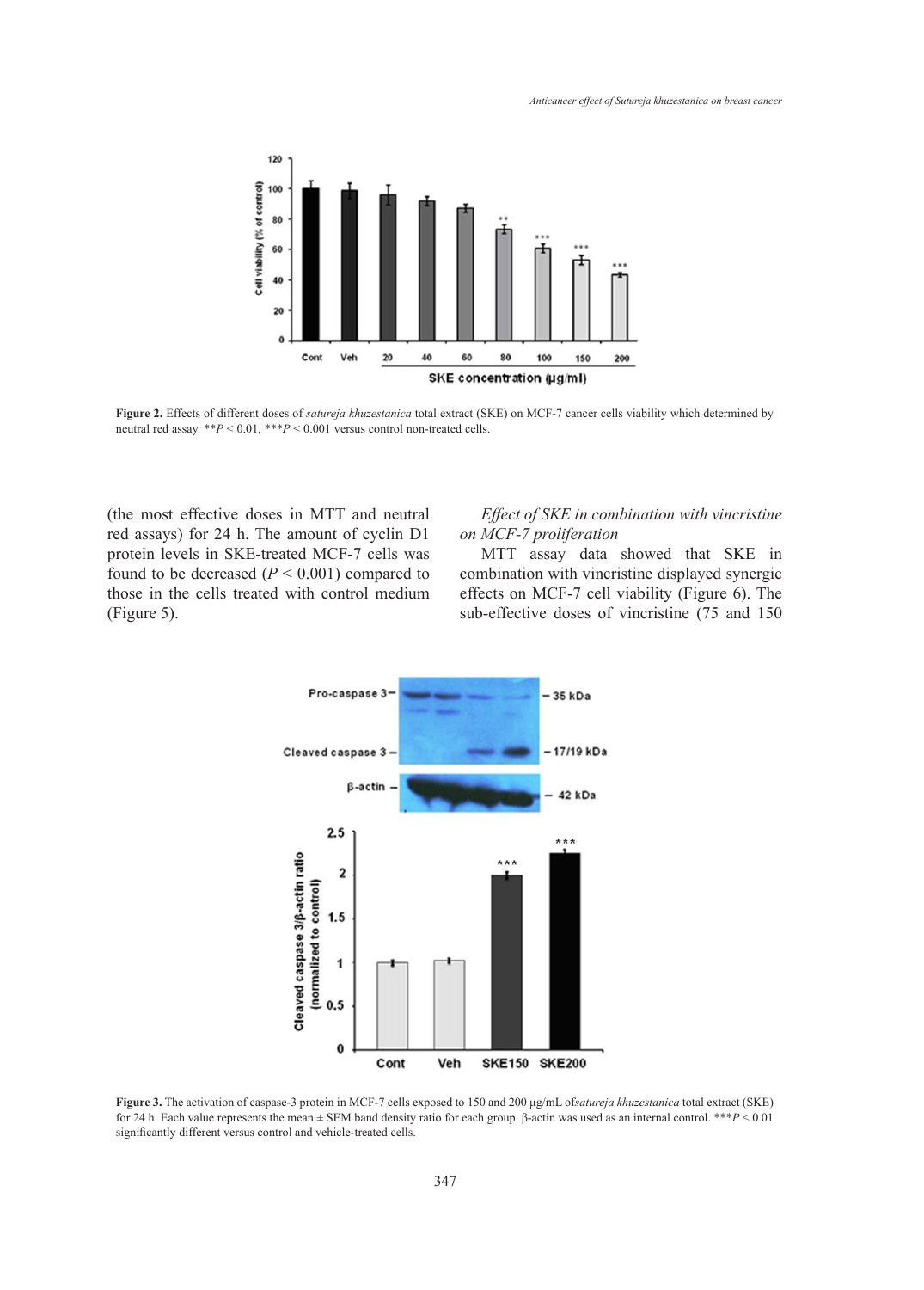

**Figure 4.** Effect of *satureja khuzestanica* extract (SKE) on levels of Bax and Bcl-2 protein expressions in MCF-7 cancer cell line. Bax and Bcl-2 protein levels were assayed by western blotting. \**P* < 0.05 significantly different versus control and vehicle-treated cells.

nM) accompanied with SKE (20 µg/mL) could produce significant toxic effect compared to drugs alone (Figure 6).

*Western blot analysis of cleaved caspase 3 and cyclin D1 in MCF-7 cells treated with satureja khuzestanica extract (SKE) and vincristine.*

To examine the synergic effect of SKE and o vincristine on the up-regulation of activated caspase 3 and down-regulation of cyclin D1, the cells were exposed to control, low effective dose of SKE (20 µg/mL) and vincristine (150 nM) alone or in combination for 24 h. The blots showed that SKE plus vincristine treatment markedly increased activated caspase 3 (Figure 7A) and decreased Cyclin D1 protein expression (Figure 7B) in MCF-7 cells compared to the for combination with anti-can cells that had each drug alone.

## **Discussion**

Despite progress in understanding of the tomurigenesis and molecular methods and techniques to treat cancer (3, 19), chemotherapy is still considered as one of the most important

with SKE  $(20 \mu g/mL)$  could methods in treating cancer patients. Since one of the problems of chemotherapy is having 6). *P* **b** *P P P P P P P P P P P P P P P P P P P P P P P P P P P P P P P P P P P* reducing dose of this medicines with increase in sensitivity of cancer cells to low doses can reduce side effects and enhance its effectiveness  $\ell$  (*SKE*) and vincristine.  $(6, 7)$ . One of the methods to reduce the dose of these medicines is combination of different medicines to increase their effects in order to m-regulation of cyclin D1, decrease their usage. Herbal agents known as chemoprevention- used in dietary as a spice, g/mL) and vincristine (150 flavoring, or vegetables have anti-cancer properties and these agents prevent cancer by plus vincristine treatment several mechanisms preventing tumorigenesis process. Such natural compounds that have few Solid D1 protein expression side effects can be considered as rational options of the decrease of  $\alpha$ . for combination with anti-cancer medicines. However, natural products require precise and scientific experimental testing as well as clinical trials before they can expect widespread choice in the management of disease.

> The data indicated that SKE has anticancer properties on MCF-7 cancer cells and shows synergic effect in combination with vincristine. In this study, the extract induced cytotoxic effect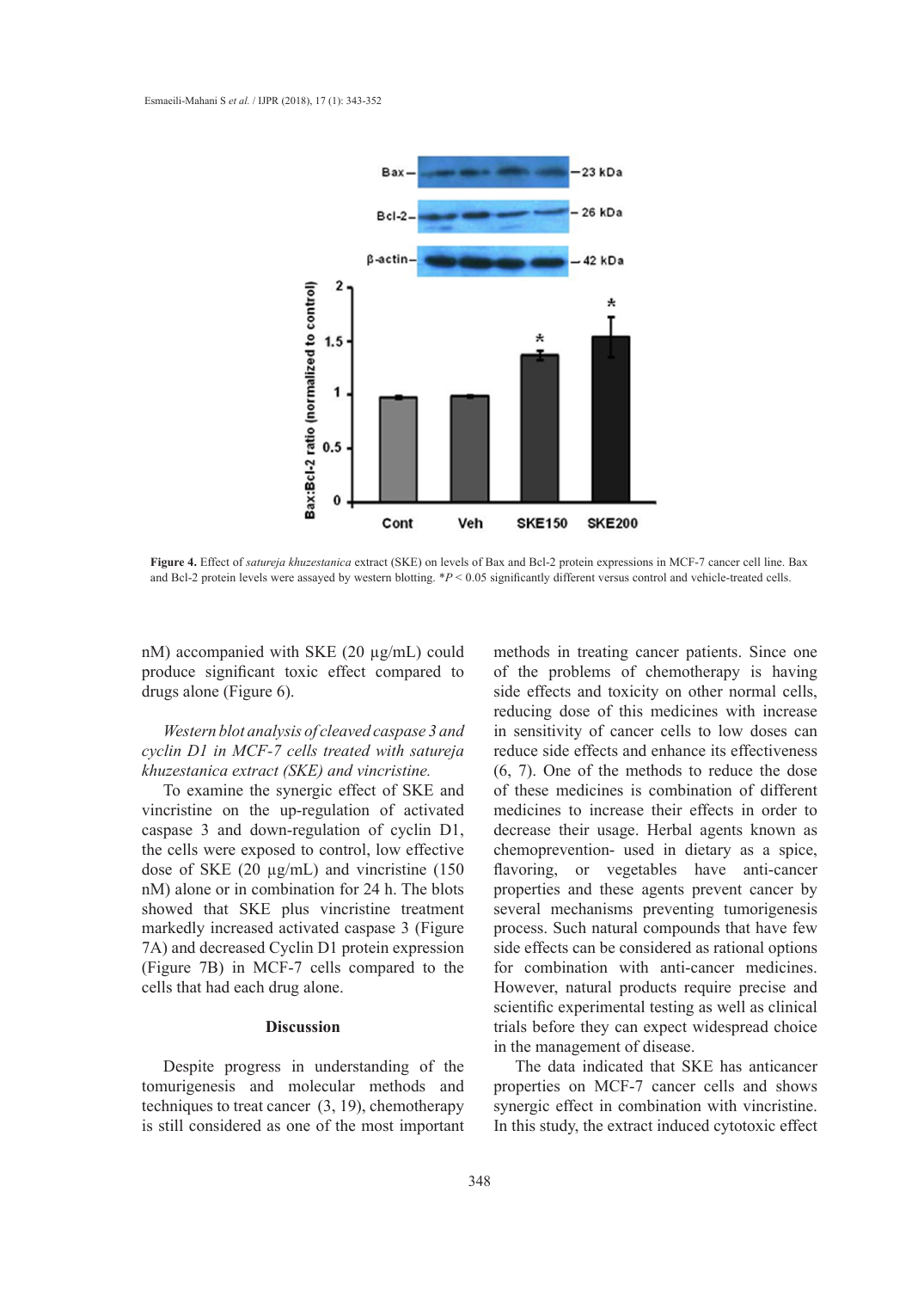

**Figure 5.** Effect of *satureja khuzestanica* total extract (SKE) on the level of cyclin D1 in MCF-7 cells. Each value represents the mean ± SEM band density ratio for each group. β-actin was used as an internal control. \*\**P* < 0.01 significantly different versus control and vehicle-treated cells.

in a dose dependent manner and almost half of the cells were dead in 24 h at doses of 150 and 200 µg/mL.

It has been demonstrated that inflammation plays an important role in tumorgenesis and clonal evolution of cancer through stimulation of mutation and also it has effects on resistant of cancer cells after chemotherapy due to clonal

manner and almost half of evolution caused by mutation  $(1, 3, 5, 5)$  and 15). The use of compounds with anti-inflammatory and anti-oxidant properties is an important strategy for cancer treatment because they can prevent more mutations caused by inflammation and lead to alleviate genomic instability and clonal evolution (1, 21). In addition, it has been suggested that medicinal plants may have



 $*P < 0.05$ ,  $**P < 0.001$  versus control cells.  $++P < 0.01$  and  $++P < 0.001$  versus cells that had SKE alone. ## $P < 0.01$  versus 75 nM **Figure 6.** Effect of non-effective (20 μg/mL) dose of *satureja khuzestanica* total extract (SKE) alone or in combination with 75 or 150 nM vincristine on MCF-7 cell viability which determined by MTT assay. Data are expressed as mean ± SEM; n = 6 wells for each group; vincristine.  $\wedge \wedge P$  < 0.001 versus cells that had 150 nM vincristine alone.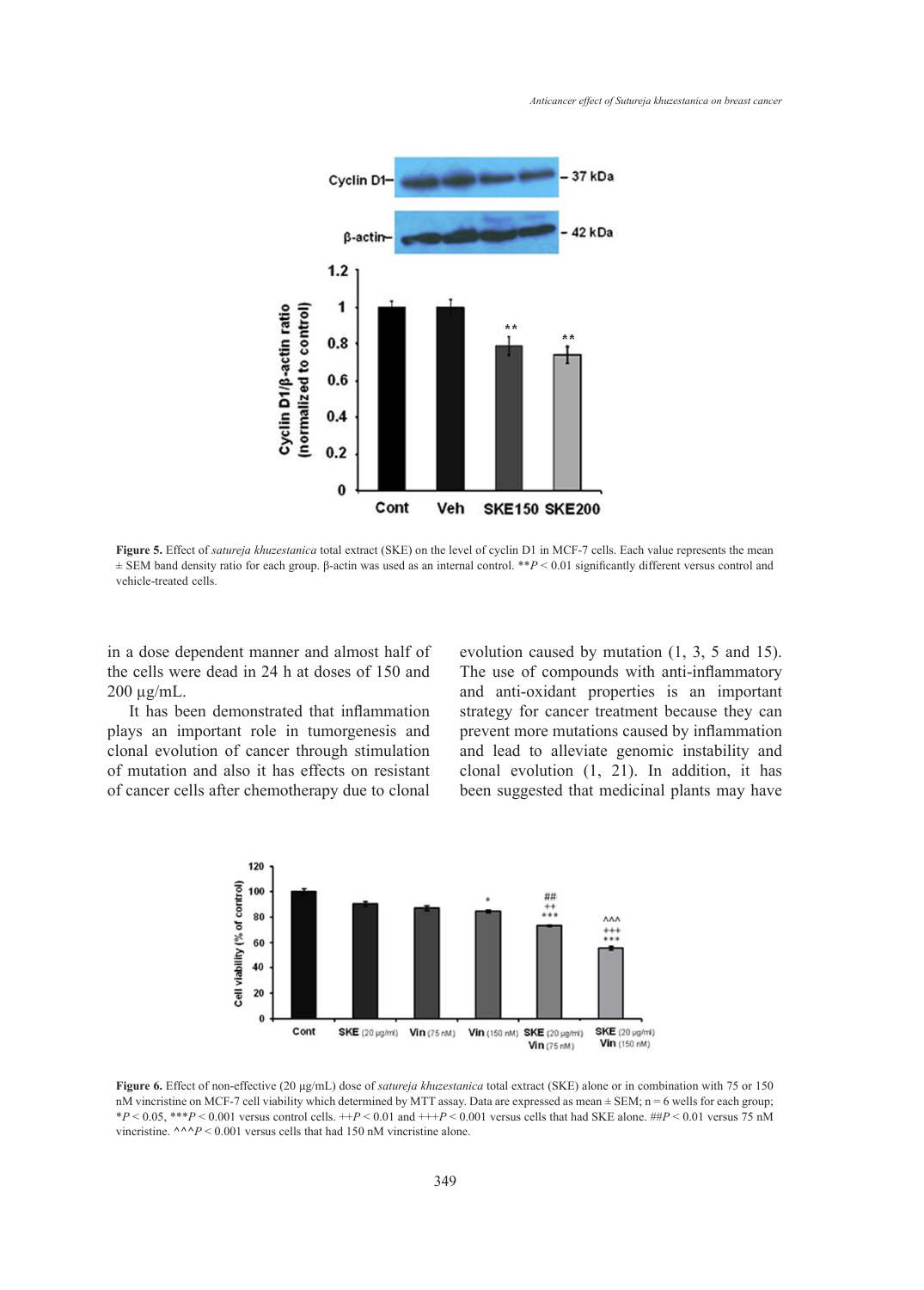

**Figure 7.** Effect of sub-effective doses of *sutureja khuzestanica* total extract (SKE, 20 µg/mL) and vincristine (Vin, 150 nM) alone or in combination on the levels of activated caspase 3 (A) and cyclin D1 (B) in MCF-7 cancer cells. β-actin was used as an internal control<br>for loading for loading.

chemopreventive activities (22). Previous reports have demonstrated that *satureja khuzestanica* has potent anti-inflammatory and antioxidant properties (11-13).

The cancer cells usually prohibit the apoptotic program through increased expression of antiapoptotic proteins such as Bcl-2 or BclXL or by decrease in expression of pro-apoptotic proteins such as Bax and Bak (3). Our study showed that SKE at doses of 150 and 200 µg/mLcould increase the ratio of Bax/Bcl-2 proteins expression. The accumulation of pro-apoptotic proteins such as Bax and Bak in the mitochondrial membrane lead to release proteins such as cytochrome c and apaf-1 into cytoplasm. After that, apoptosome complex can be formed and eventually leads to produce activated form of caspase 9. This caspase activates executive procaspases such as 6, 7, and 3 which promote the programmed cell death. Caspase 3 is the most important executive caspase and its activation confirms that apoptosis has been certainly done (23). In this study, it was shown that SKE properly activates caspase 3 after 24 h incubation in MCF-7 cancer cells. Due to the severity of the caspase 3 cleavage and the Bax/Bcl-2 ratio , it can be concluded that possibly other mitochondrial pro-apoptotic

and antiapoptotic proteins such as bclxl and Bak are involved in inducing apoptosis program by SKE. For the first time, it has been shown that SKE induces apoptosis and it has anticancer properties. The results largely match with the results of previous research on carvacrol (16, 17) and also, the presence of carvacrol in  $\frac{1}{2}$  of Berth of  $\frac{1}{2}$  (10, 17) and also, the presence of calcular methods and molecular methods and molecular methods and molecular methods and molecular methods and methods and molecular methods and methods and  $\lambda$ . Our study showed that the induction of apoptosis. However, we have previously reported that *satureja khuzestanica* proteins expression. The extract can prevent apoptosis in high glucosetreated PC12 cells (11). It seems that the extract hitochondrial membrane specifically kills cancer cells.

Cell cycle control is deregulated in cancerous After that, apoptosome situation and cancer cells in spite of defects in their genome can easily pass cell check points  $\lim_{n \to \infty}$  of caspase 9. This thus continuing to grow and proliferate. Cancer cells often over-express cell cycle proteins such of different medicines to the cycle to proliferation of the programmed cell as cyclin D1 and drive the cycle to proliferation nost important executive without any interruption. Cyclin D1 plays an important role in passing of cell cycle through e  $(23)$ . In this study, it the S phase to G phase and also, reduced expression of cyclin D1 causes cell cycle arrest at the G 1 phase (3, 24). SKE at doses of 150 and 200 could reduce the protein expression of cyclin D1 in MCF-7 cancer cell thus causing reduction in the growth and proliferation of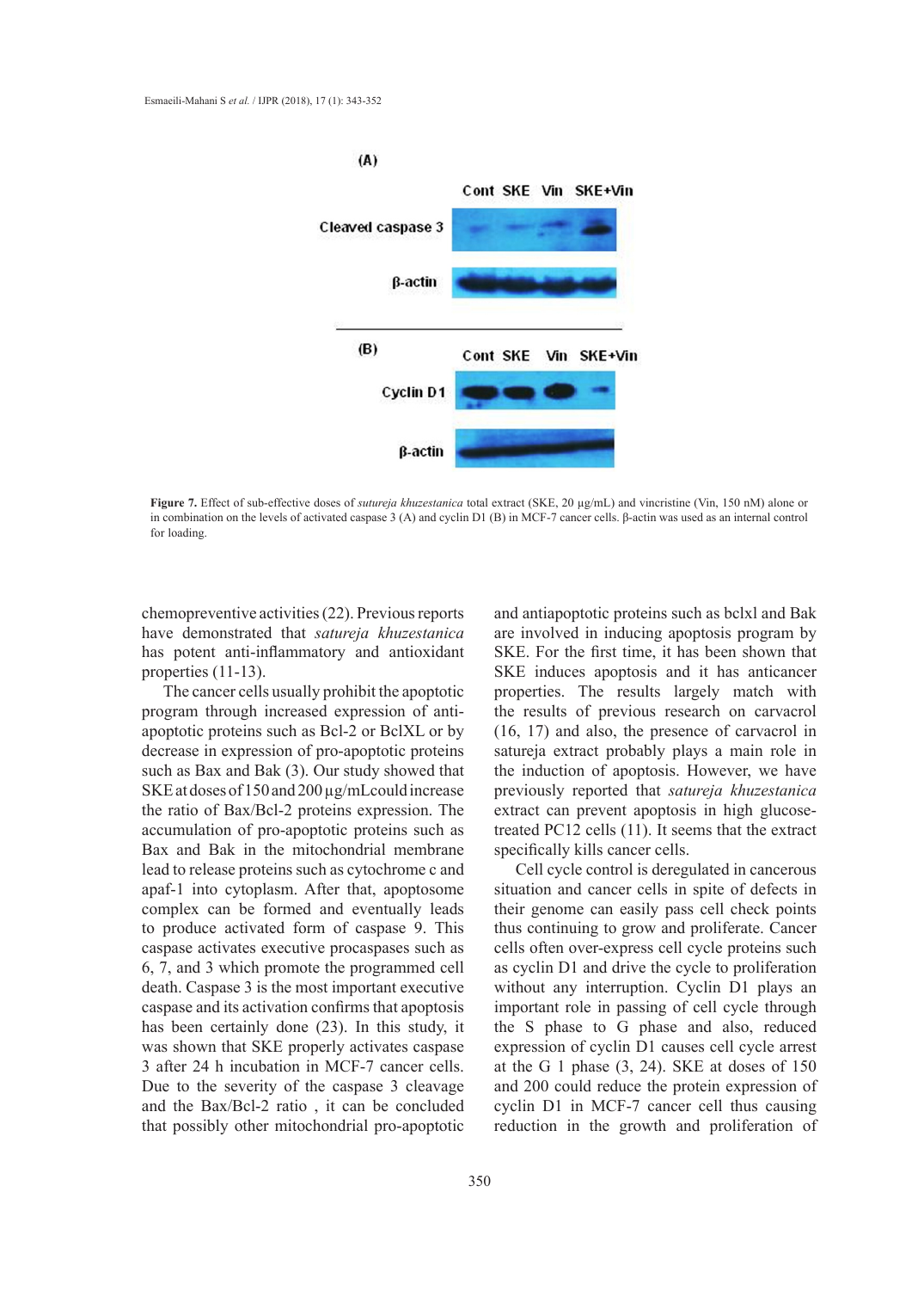these cells. It has been demonstrated that the expression of cyclin D1 is associated with activities of more than 100 such proteins in DNA repair, transcription regulation, cell structure, proliferation, and other proteins (24). Therefore, the drugs helping to reduce the expression of cyclin D1 in cancer cells will have a significant impact on the intracellular processes of cancer and can be useful in treatment and prevention of cancer. However, immunoblotting detection of cyclin D1 concurrent with the evaluation of cell cycle arrest needed to approve the effect of SKE on cancer treatment.

Vincristine is now widely used in chemotherapy and prevents the formation of microtubules thereby preventing mitotic spindle formation and cell division progression. However, this medicine has side effects such as nausea and vomiting, stomach pain and cramps, constipation, diarrhea, jaw pain, headache, and other aches. In this study, it was shown that combination of low doses of vincristine and SKE significantly increases cytotoxic rate and has a synergic effect on breast cancer cell line MCF-7. Increasing the rates of cleavage caspase 3 and expression of cyclin D1 were also observed in combination therapy.

The data showed that SKE and vincristine has synergic effect on apoptosis and cell cycle markers which is important for cancer fighting. Besides dosage reduction of chemotherapy medicines along with promoting their action by safe and without side effects compounds cause increased patient satisfaction and more effective treatment.

*Satureja khuzestanica* as vegetable is used as flavoring and its analgesic effect in southern of Iran. Due to the antioxidant and antiinflammatory effect of *satureja khuzestanica* and also new results of our present study this plant has a good potential for further and more complete investigation on the mechanisms related to cancer treatment and prevention.

### **Acknowledgement**

This work was supported by funds from Shahid Bahonar University and Kerman Neuroscience Research Center, Kerman University of Medical Sciences.

#### **References**

- $(1)$  Yates LR and Campbell PJ. Evolution of the cancer genome. *Nat. Rev.Genet* (2012) 13: 795-806.
- (2) Siegel RD, Naishadham D and Jemal A. Cancer statistics, 2012. *CA. Cancer J. Clin.* (2012) 62: 10-29.
- (3) Hanahan D and Weinberg RA. Hallmarks of cancer: The next generation. *Cell* (2011) 144: 646-74.
- (4) Greaves M and Maley CC. Clonal evolution in cancer. *Nature* (2012) 481: 306-13.
- (5) Negrini S, Gorgoulis VG and Halazonetis TD. Genomic instability--an evolving hallmark of cancer. *Nat. Rev. Mol. Cell Biol.* (2010) 11: 220-8.
- (6) Surh YJ. Cancer chemoprevention with dietary phytochemicals. *Nat. Rev. Cancer* (2003) 3: 768-80.
- Aggarwal BB, Takada Y and Oommen OV. From (7) chemoprevention to chemotherapy: Common targets and common goals. *Expert Opin. Investig. Drugs* (2004) 13: 1327-38.
- Aggarwal BB and Shishodia S. Molecular targets of (8) dietary agents for prevention and therapy of cancer. *Biochem. Pharmacol.* (2006) 71: 1397-421.
- Zargari A. Medicinal Plants. *Tehran Univ. Press* (1990) (9) 4: 574-8.
- Abdollahi M, Salehnia A, Mortazavi SH, Ebrahimi (10) M, Shafiee A, Fouladian F, Keshavarz K, Sorouri S, Khorasani R and Kazemi A. Antioxidant, antidiabetic, antihyperlipidemic, reproduction stimulatory properties and safety of essential oil of Satureja Khuzestanica in rat *in-vivo*: A oxicopharmacological study. *Med. Sci. Monit*. (2003) 9: BR331.
- (11) Kaeidi A, Esmaeili-Mahani S, Abbasnejad M, Sheibani V, Rasoulian B, Hajializadeh Z and Pasban-Aliabadi H. Satureja khuzestanica attenuates apoptosis in hyperglycemic PC12 cells and spinal cord of diabetic rats. *J. Nat. Med.* (2013) 67: 61-9.
- (12) Amanlou M, Dadkhah F, Salehnia A, Farsam H and Dehpour AR. An anti-inflammatory and antinociceptive effects of hydroalcoholic extract of *Saturejakhuzestanica*Jamzad extract. *J. Pharm. Pharm. Sci.* (2005) 8: 102-6.
- Esmaeili-Mahani S, Ebrahimi B, Abbasnejad M, (13) Rasoulian B and Sheibani V. *Satureja khuzestanica* prevents the development of morphine analgesic tolerance through suppression of spinal glial cell activation in rats. *J*. *Nat. Med.* (2015) 69: 165-70
- Ghazanfari G, Minaie B, Yasa N, Nakhai LA, (14) Mohammadirad A, Nikfar S, Dehghan G, Boushehri VS, Jamshidi H, Khorasani R, Salehnia A and Abdollahi M. Biochemical and histopathological evidences for beneficial effects of *Satureja Khuzestanica* Jamzad essential oil on the mouse model of inflammatory bowel diseases. *Toxicol. Mech. Methods* (2006) 16: 365-72.
- (15) Grivennikov SI, Greten FR and Karin M. Immunity, inflammation, and cancer. *Cell* (2010) 140: 883-99.
- (16) Yin QH, Yan FX, Zu XY, Wu YH, Wu XP, Liao MC, Deng SW, Yin LL and Zhuang YZ. Antiproliferative and pro-apoptotic effect of carvacrol on